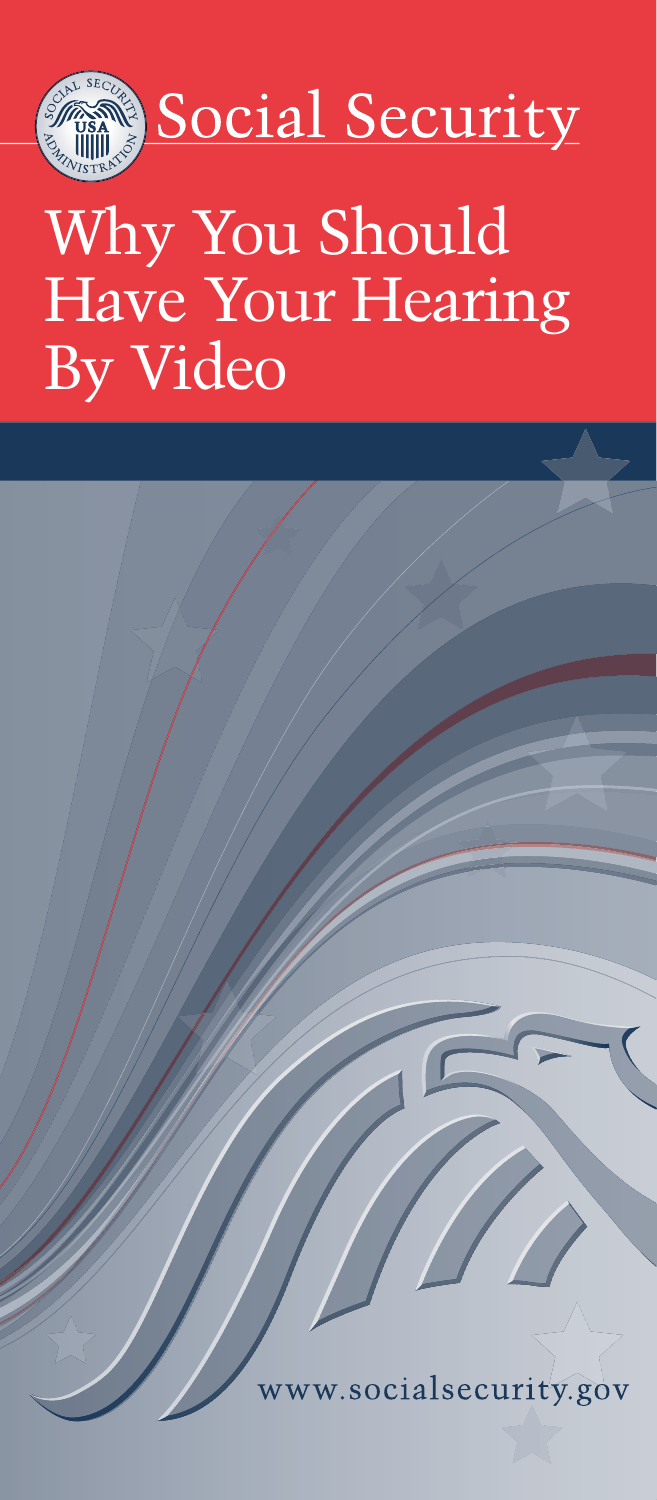## Why You Should Have Your Hearing By Video

If you are getting ready for a hearing<br>before an administrative law judge, f you are getting ready for a hearing Social Security offers an efficient method using new technology—video hearings. With video hearings, we can make the hearing more convenient for you. Often an appearance by video hearing can be scheduled faster than an in-person appearance.

## **What is a video hearing?**

A video hearing allows you and the other hearing participants to see and hear each other through large color television screens. The judge remains in his or her office, and you go to a site that can be more convenient to where you live. A technician is there to make sure the equipment works smoothly.

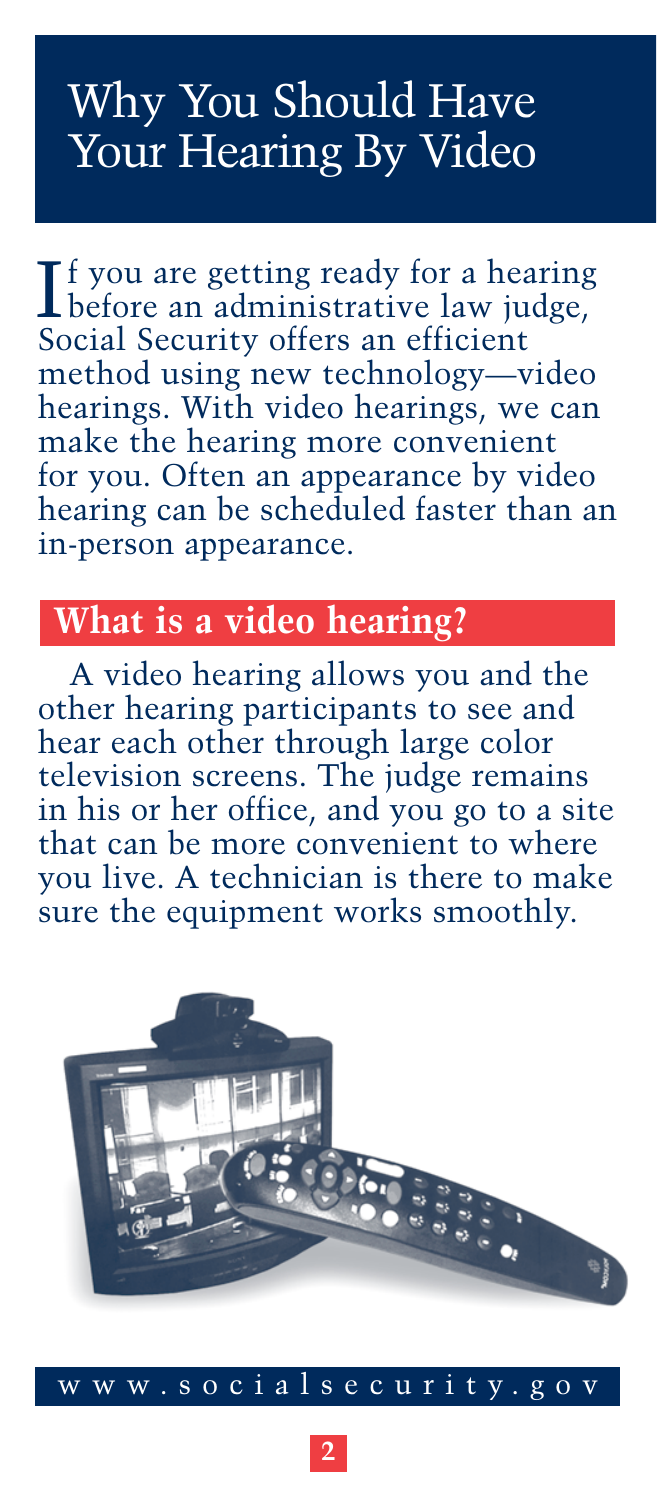## www.socialsecurity.gov

### **How is a video hearing different?**

Except for the equipment, a video hearing is no different than a hearing at which you appear in person. The judge can see you and speak with you and anyone who comes to the hearing with you, such as your representative or any witnesses. You can see the judge and anyone who is with the judge—or anyone at another video teleconference site, such as a medical or vocational expert. Transmission of the hearing is secure, and your privacy is protected. We do not videotape hearings, but we do make audio recordings—as we do for all hearings.

#### **What are the advantages of a video hearing?**

Often an appearance by video hearing can be scheduled faster than an in-person appearance. That means less waiting time. Also, a video hearing location may be closer to your home. That might make it easier for you to have witnesses or other people accompany you.